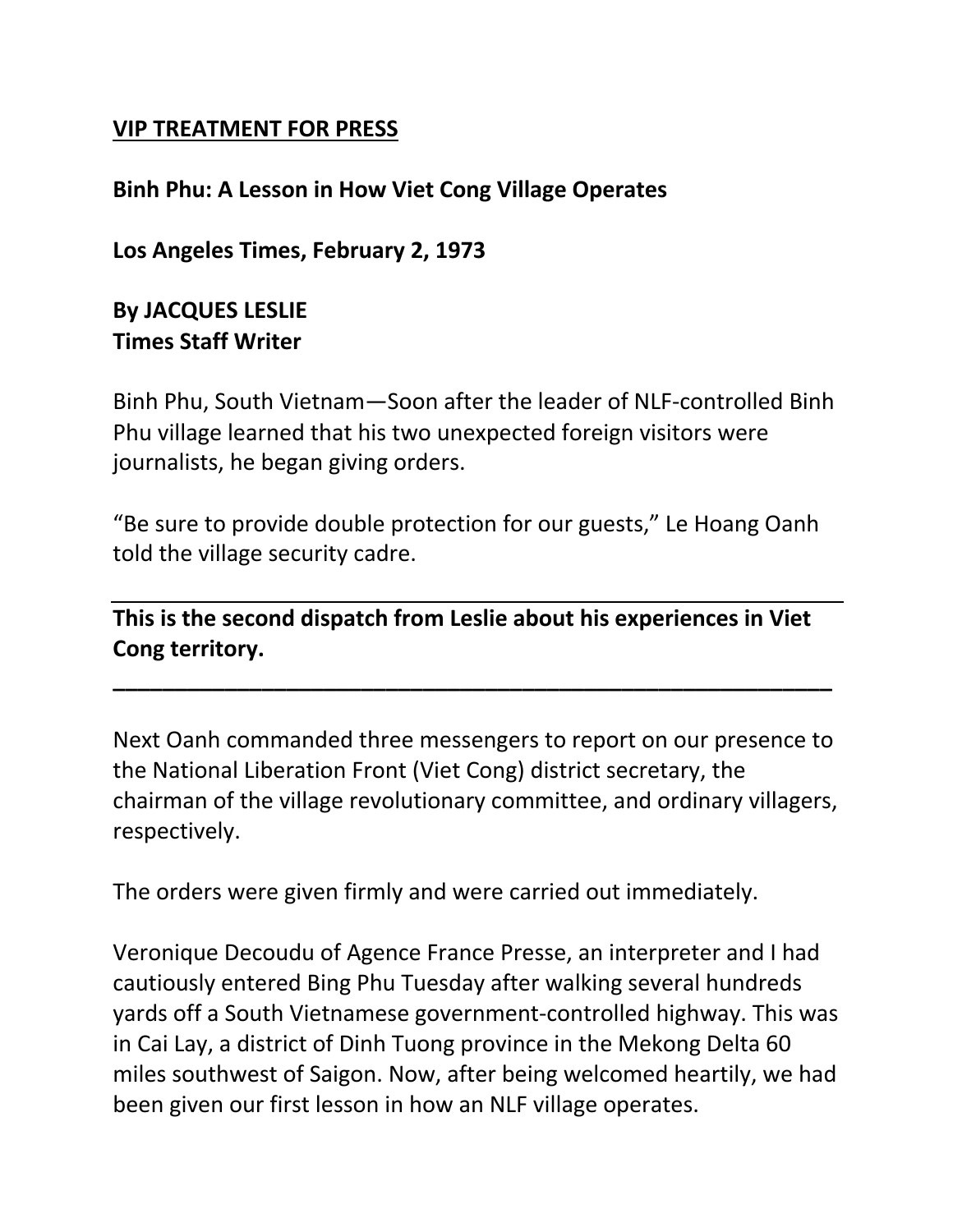During our 18-hour visit to Viet Cong-controlled territory, we were in three villages covering roughly 17 squre miles. In that time we observed a "ceremony of peace" attended by several thousand people, walked on trails used by NLF soldiers, and talked with NLF military and political officials. Our visit obviously was too short to reach any conclusions about how the Viet Cong functions, but it provided much raw material.

**Security**—Before we entered NLF territory Tuesday, we watched a battle unfolding several miles from Binh Phu. Villagers had raised NLF flags when the ceasefire began Sunday, and South Vietnamese government troops attacked to gain control of the territory and take down the flags.

In Binh Phu we could hear the battle and see columns of smoke rising above it. We asked Oanh why South Vietnamese troops didn't attack his village as well.

"Since the ceasefire began," he said, "when rebel troops pass by here, the people do what they can without actually fighting back to get the soldiers to leave. Maybe in some other areas the Saigon troops have cruel officers using cruel tactics and the people haven't succeeded in getting them out."

People in these NLF villages showed no fear of being attacked. "They [Saigon troops] can't come in here," one cadre said confidently. "If they tried, they would suffer many casualties. Our army would fight them off."

During one trek we passed a small cemetery, its gravestones surrounded by tall grass. A sign in front said: "Cemetery of Dead Heroes." That graveyard is as good a symbol of any of what seemed a total lack of government presence in the area.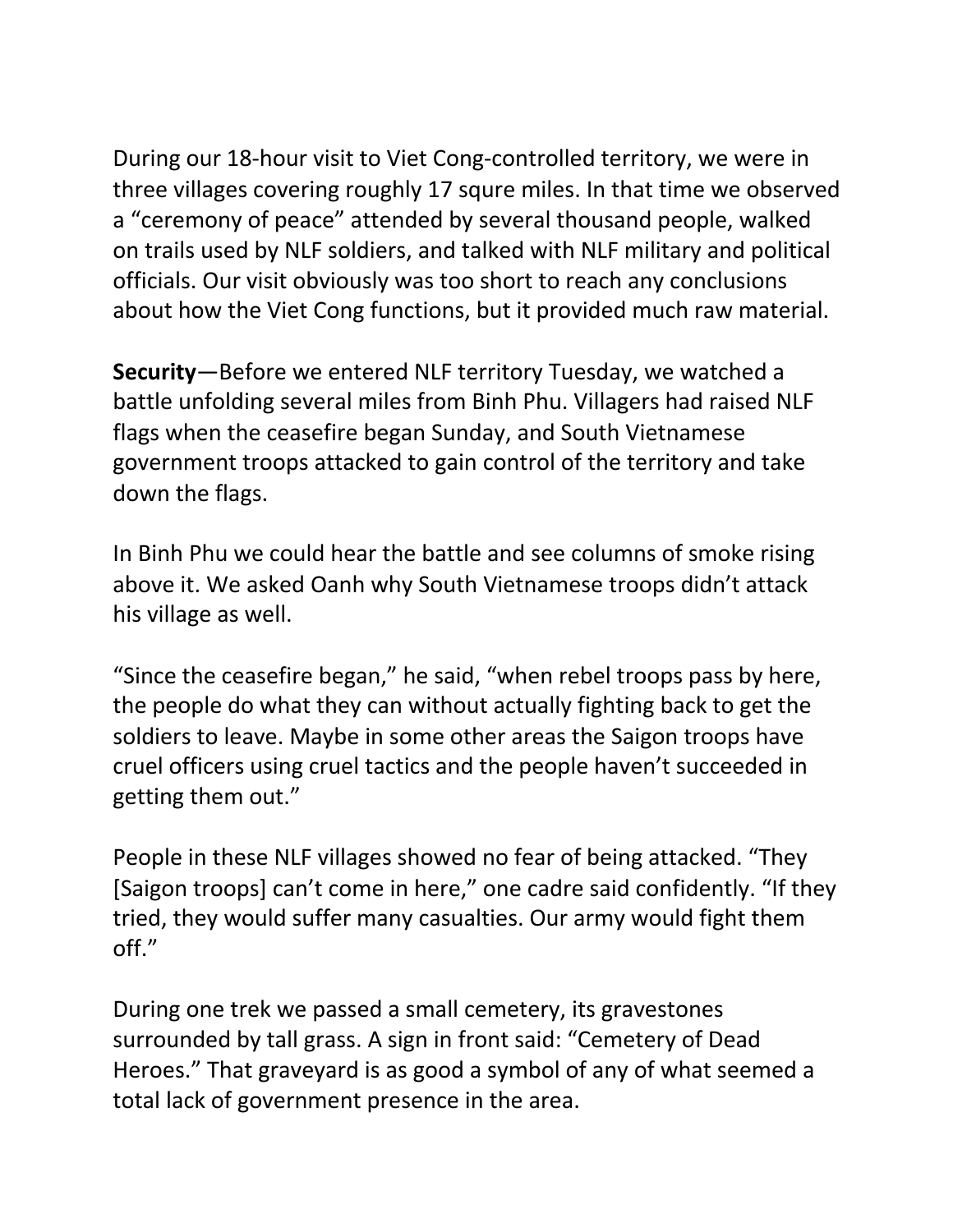Nevertheless, the South Vietnamese government does not recognize Binh Phu as Viet Cong-controlled. According to the most recently declassified hamlet evaluation report, dated Nov. 30, 1972, Binh Phu, for example, is a village with "marginal [government] security operations and law enforcement" and "regular covert activity of VC infrastructure and sporadic overt activity at night."

The Viet Cong did take precautions against against government intrusions. We passed several places where signs or dead vines indicated the presence of booby traps or mines. If government troops threatened to enter the area, the warnings could be removed.

One official said that people in the NLF area could travel with impunity from one side to the other. That notion was reinforced when a villager escorted us back to the government zone Wednesday morning.

The soldiers we saw were generally young and well-built. They were either barefoot or wore thongs. We met about 10—a significant percentage—who smoke with northern Vietnamese accents.

**Communications**—Oanh, Binh Phu's village representative, carried a radio at all times, as did other cadres. He said he listened only to Hanoi and NLF broadcasts— never to Saigon stations. We were given a copy in Vietnamese of the Paris ceasefire agreement that we were told hads been taken down from a Hanoi broadcast. Though we would have like to take it back to Saigon to compare with other versions, we did not for fear of being caught with it while returning to the government side.

Messengers were used to communicate locally. An official said that only high-level cadres were allowed to send written messages. Ordinary orders were sent verbally so there would be no record of them.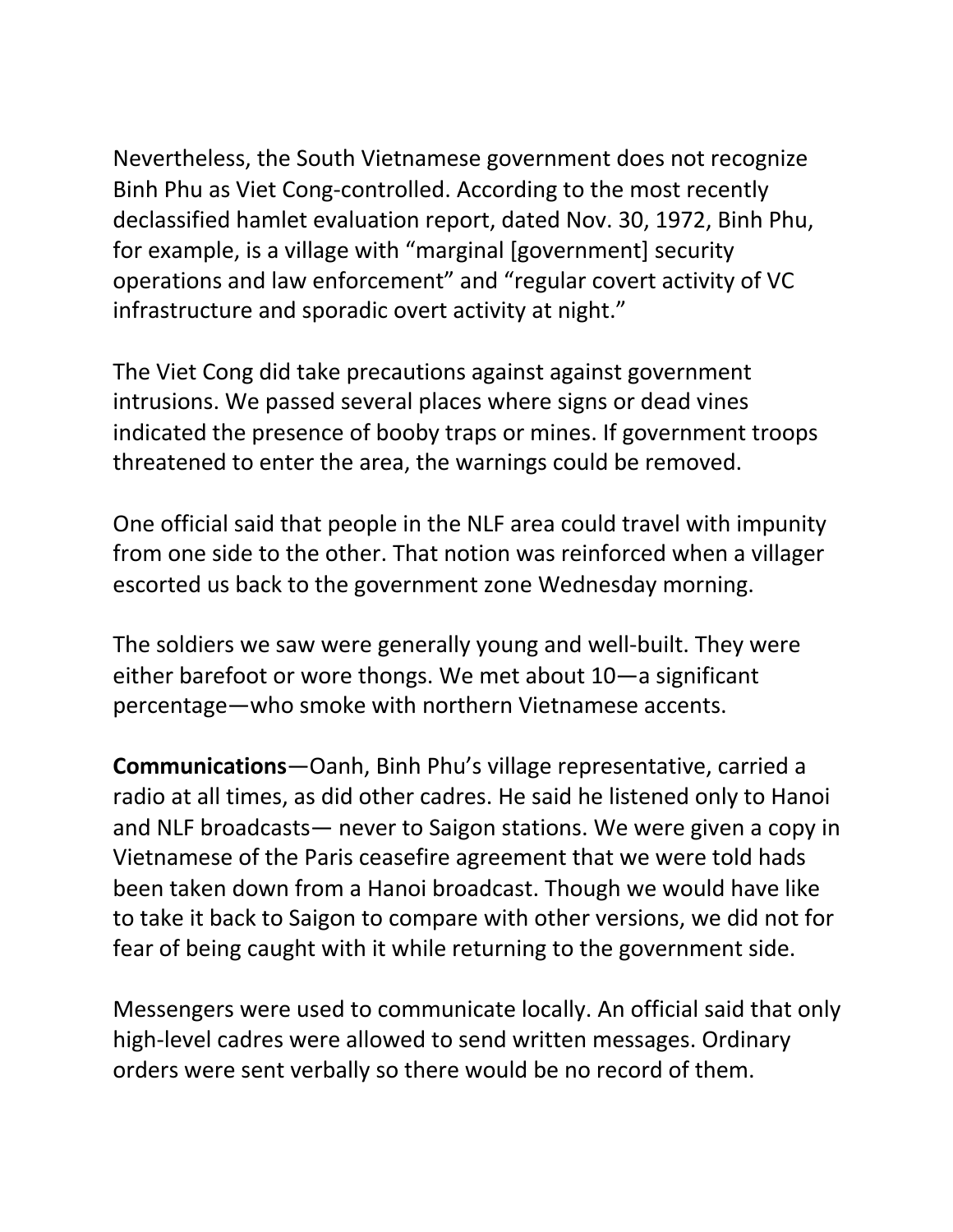**Terminology**—People in the NLF area referred to the South Vietnamese government as either the "rebel government" or the "Saigon government." North Vietnam was always called by its formal name, the Democratic Republic of Vietnam.

People called themselves members of the "Provisional Revolutionary Government," "National Liberation Front," or "the Front," but never "Viet Cong." Despite its wide usage, "Viet Cong," which means "Vietnamese Communist," is considered pejorative.

**Nutrition**— At various times in our 18-hour stay we were given coconut mijlk, hot sweetened milk, iced tea, hot tea, water cookies, and two full meals. "In liberated areas you must eat plenty so you can run from the shellings," said a high-ranking officials with whom we ate a meal at 3 o'clock in the morning.

Viet Cong fields were planted with miracle rice, which the United States introduced to South Vietnam. Oanh said the farmers did not sell their rice; what they did not eat themselves, they gave to the army.

**Meetings**—The "ceremony of peace" we attended was a variation on meetings held "since the revolution began," a cadre told us. Before the ceasedfire they were held irregularly—two or three one month and then one the next month. But in three days following the ceasefire seven meetings had been held in different parts of Cai Lay district, he said.

The revolutionary songs, dances and skits performed at the ceremony portrayed the war as a struggle of all Southeast Asian people, not just of Vietnamese. One dance, onomatopoetically called "sock-bom-bo," was in praise of Cambodian women living in South Vietnam who crushed rice to feed the NLF army. Though the dancers were Vietnamese, they wore Cambodian saris.